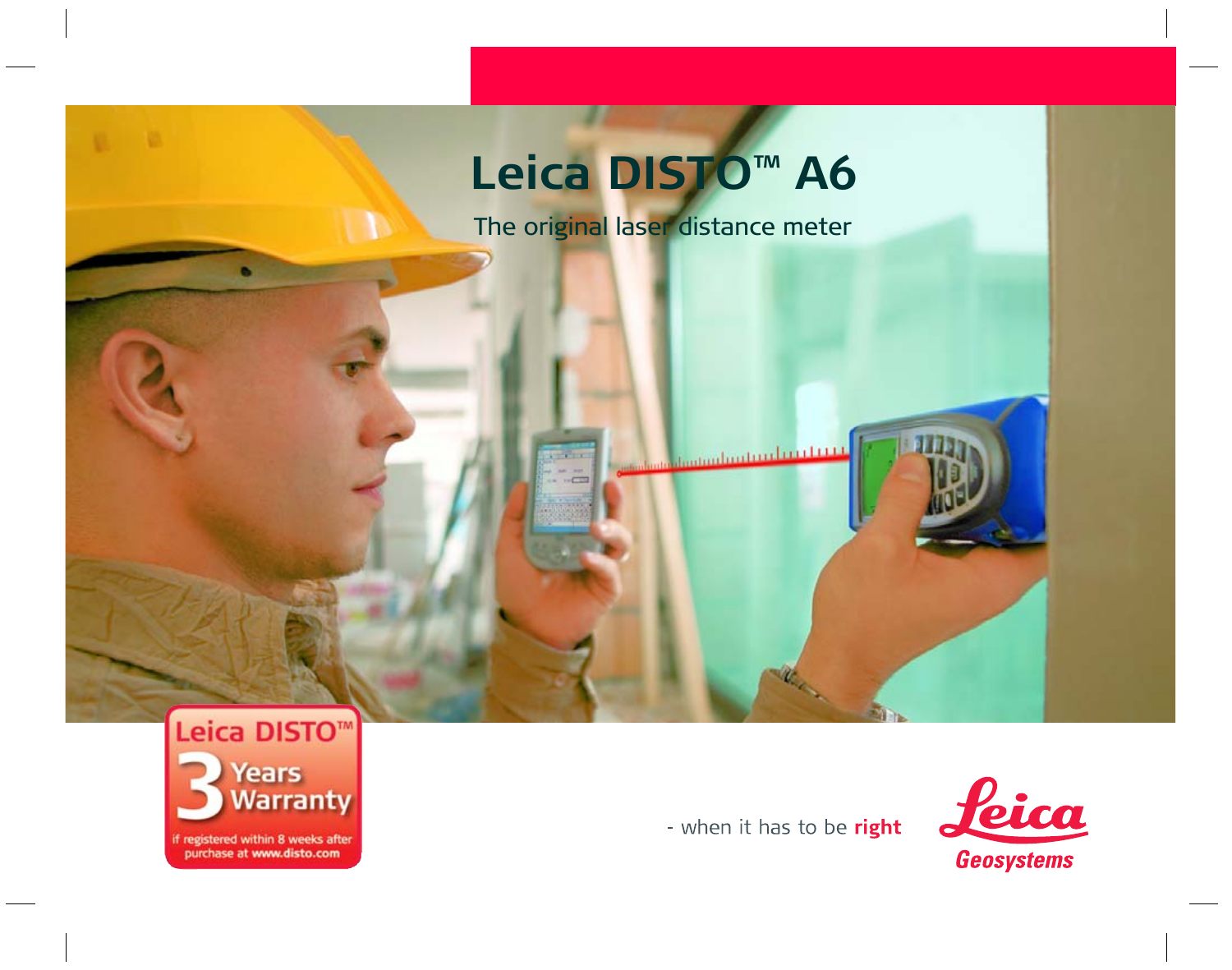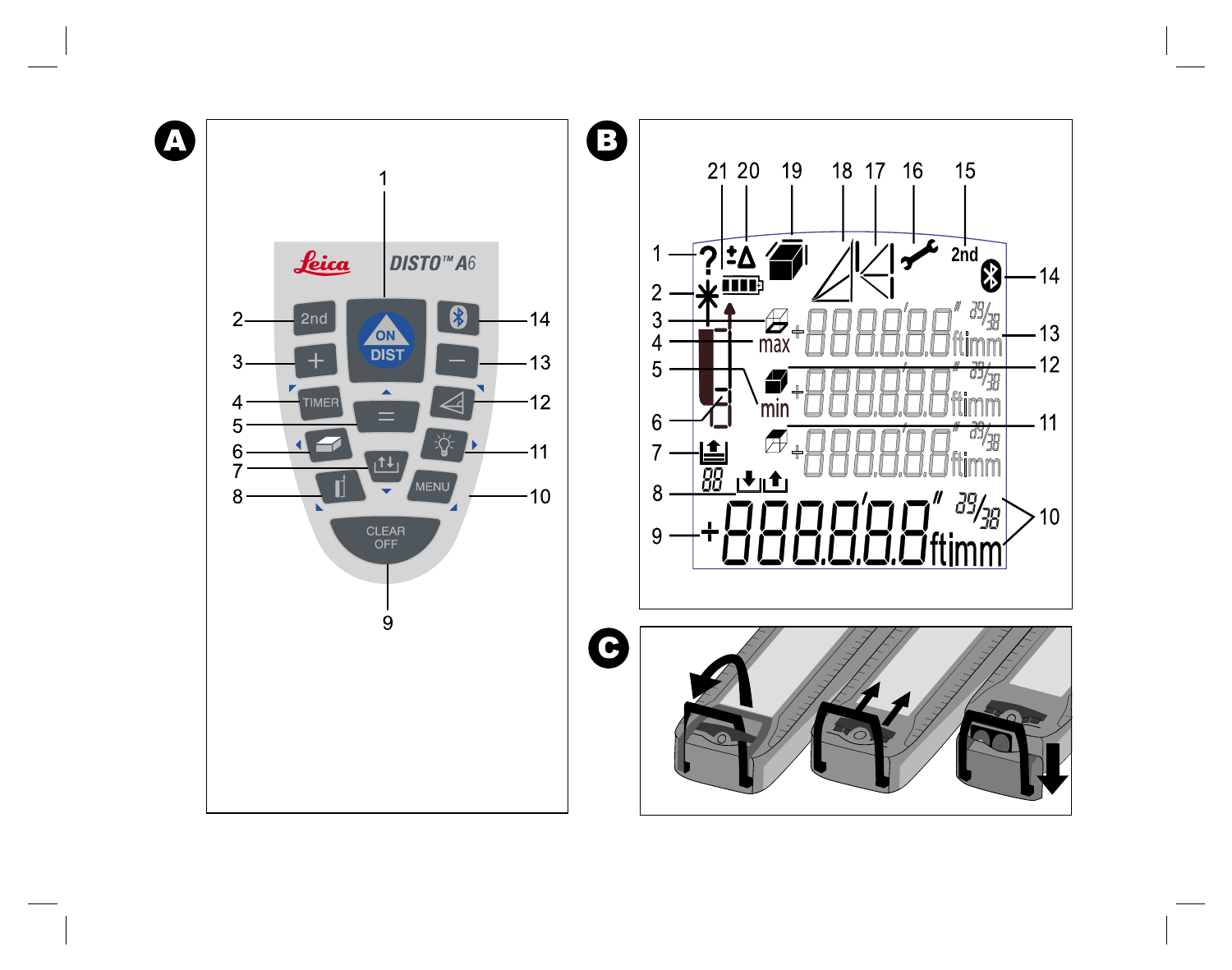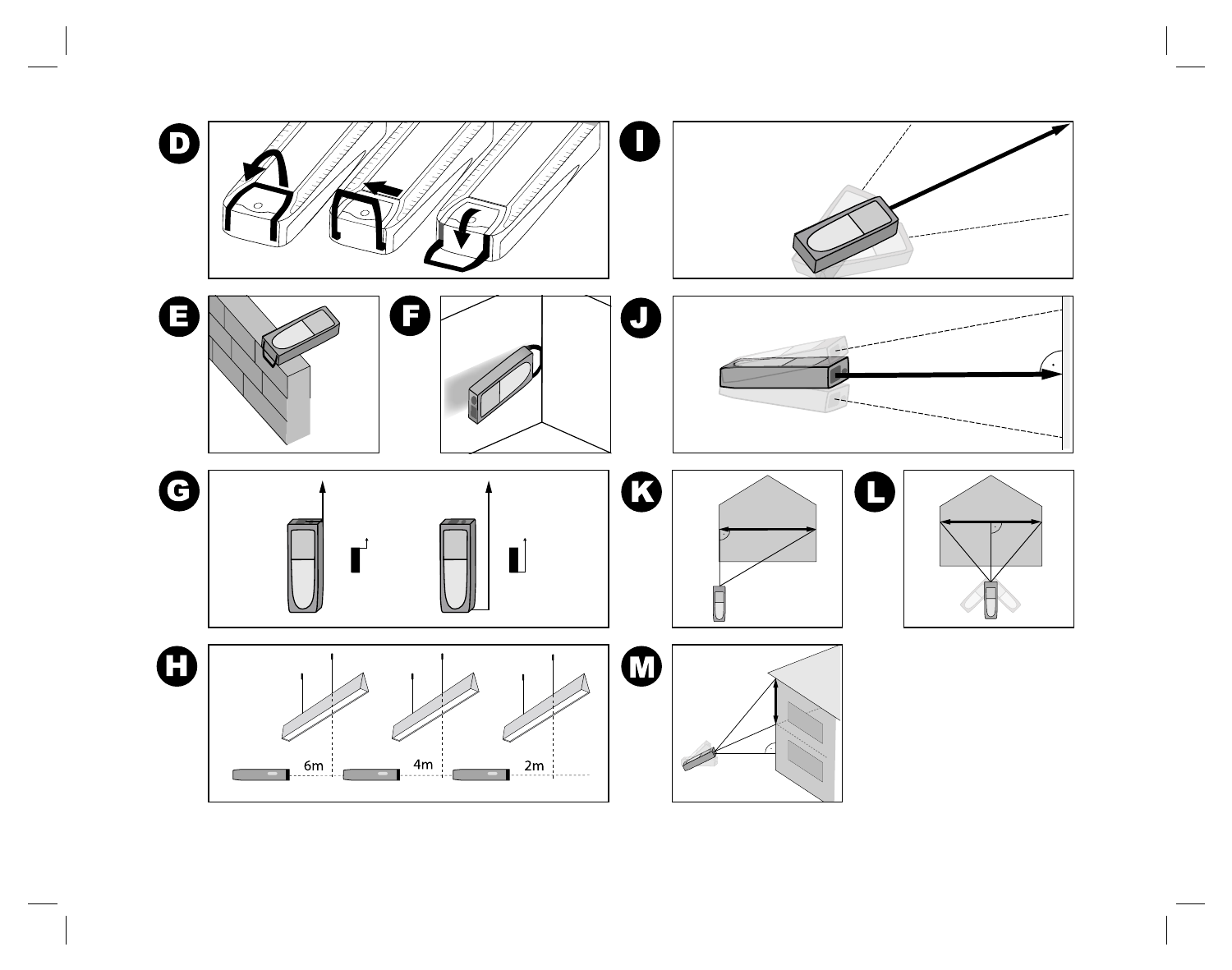## **User Manual**

### **Version 1.1**

### **English**

Congratulations on your purchase of a Leica DISTO™.



The safety instructions can be found in a separate booklet, which accompanies this user manual. The safety instructions along with the

user manual should be read carefully before initial operation.

**Helpful Hint:** The first and last page including the pictures should be folded out and left open, whilst reading through the manual. Letters and Numbers in braces **{}** refer to the illustrations.

## **Content**

### <span id="page-3-0"></span>**Start-up**

### **Inserting / replacing Batteries**

See figure {**C**} - Open the positioning bracket. Remove the locking clip and slide the endpiece down. Slide the red locking mechanism to the side and open the battery compartment. Insert new or replace used batteries. Close battery cover, reinsert the endpiece and fix locking clip.

The battery symbol {**B, 21**} appears permanently blinking in the display when the battery voltage is too low. The batteries should be replaced as soon as possible.

- Pay attention to correct polarity.
- Use alkaline batteries.
- Batteries should be removed if the device will not be used for a long time (danger of corrosion).

When changing the batteries the settings and stack content remain unchanged.

### **Multifunctional Endpiece**

See figure {**D**}

The device can be used for different measurement situations:

- For measurements from an edge open the positioning bracket until it locks in place. See figure {**E**}.
- For measurements from a corner, open the positioning bracket until it locks in place, with a slight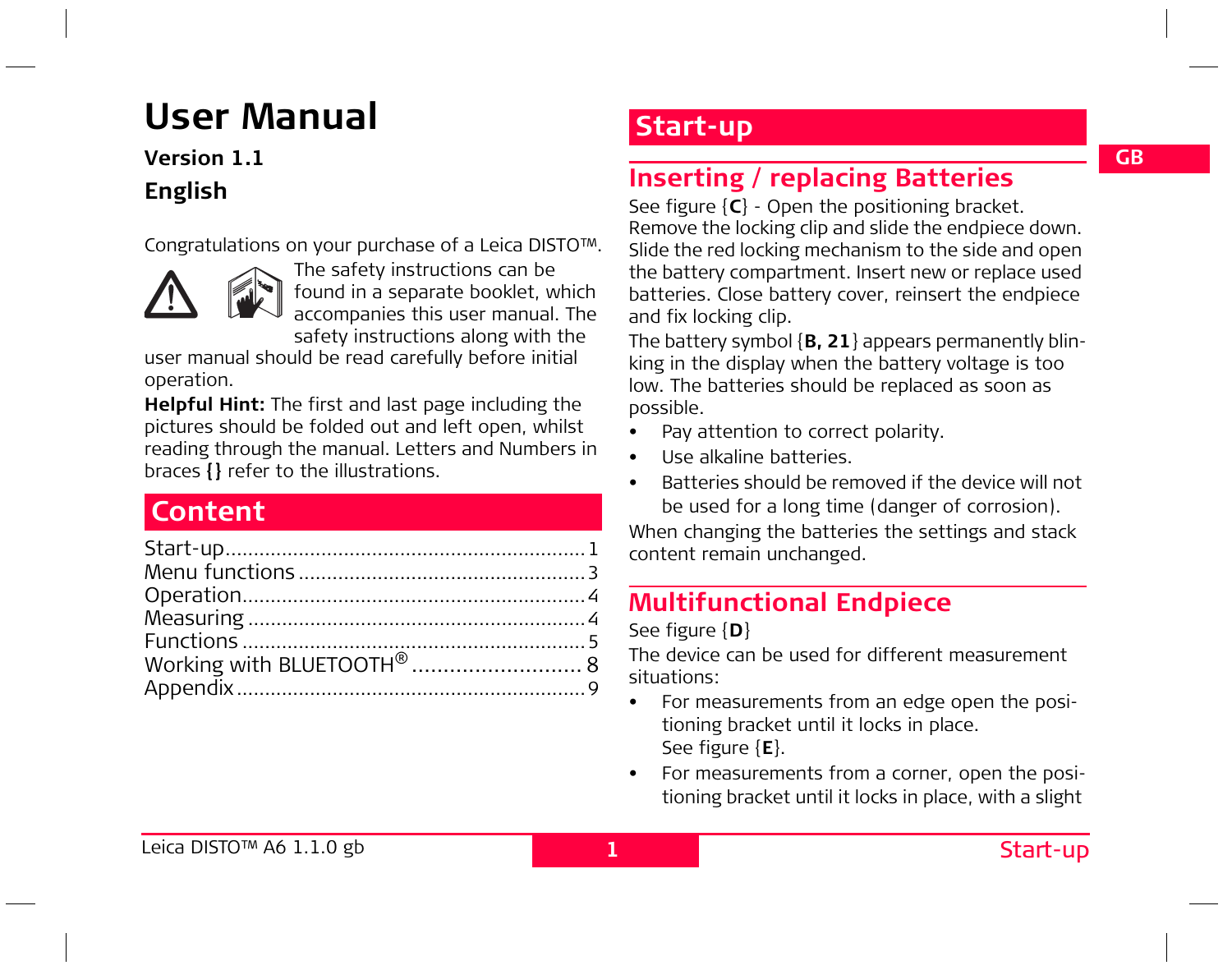push to the right the bracket can be turned further. See figure {**D** and **F**}.

A built-in sensor automatically detects the orientation of the positioning bracket and calculates the corresponding distances accordingly.

### **Integrated telescopic viewfinder**

The device is equipped with a telescopic viewfinder on the right hand side. The viewfinder is especially helpful when aiming at distant targets. When looking through the viewfinder, the target is clearly visible thanks to the 2x magnification. At distances beyond 30 m laser spot is centered on the crosshair, below 30 m the laser spot appears on the edge of the crosshair, which is normal.

#### **Level**

The integrated bubble level allows simple horizontal levelling of the instrument.

#### **Keypad**

See figure {**A**}:

- 1 **ON/MEASURING**
- 2 **2nd FUNCTION LEVEL**
- 3 **PLUS [+]**
- 4 **TIMER**
- 5 **EQUAL [=]**
- 6 **AREA/VOLUME**
- 7 **STORAGE**
- 8 **MEASUREMENT REFERENCE**
- 9 **CLEAR/OFF**
- 10 **MENU**
- 11 **ILLUMINATION**
- 12 **INDIRECT MEASUREMENT (PYTHAGORAS**)
- 13 **MINUS [-]**
- 14 **BLUETOOTH®**

### **Display**

See figure {**B**}

- 1 Information about faulty measurements
- 2 Laser active
- 3 Circumference
- 4 Maximum value of continuous measurement
- 5 Minimum value of continuous measurement
- 6 Measurement reference
- 7 Recall of Historical Storage
- 8 Storage of constant
- 9 Main line
- 10 Units with exponents  $\binom{2}{3}$
- 11 Ceiling area
- 12 Wall area
- 13 Three auxiliary lines (e.g. previous results)
- 14 BLUETOOTH<sup>®'</sup>on/off
- 15 2nd Function Level on
- 16 Hardware error
- 17 Indirect measurement Pythagoras
- 18 Indirect measurement Pythagoras partial height
- 19 Area / Volume
- 20 Offset setting
- 21 Battery indication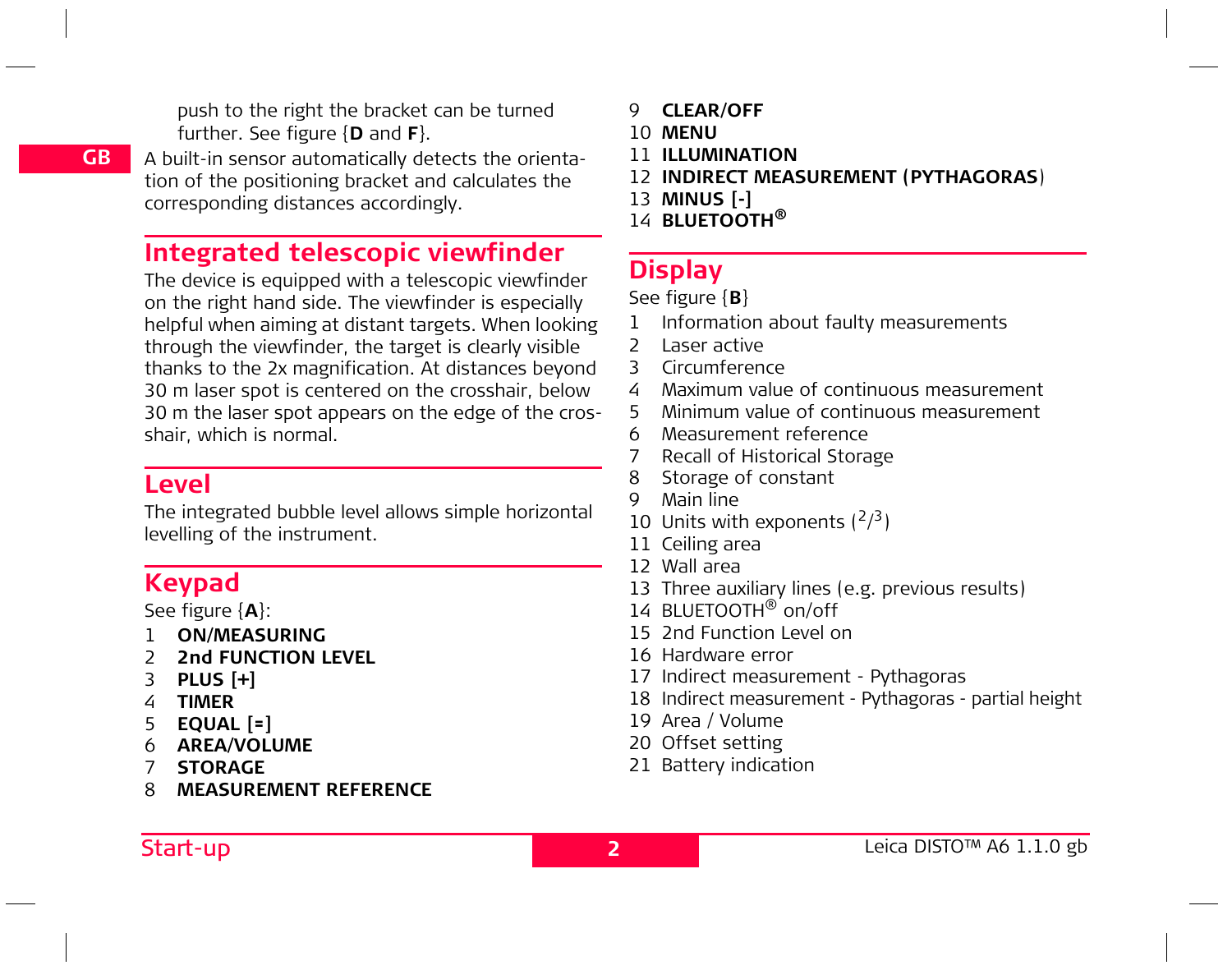### <span id="page-5-0"></span>**Menu functions**

#### **Presettings**

The menu allows selection of the settings that will remain in memory after the instrument is switched off.

#### Navigation in the Menu

Press the **MENU** -key {**A, 10**} repeatedly to scroll through the possible menu functions (UNIT, OFFSET, TRIPOD, RESET).

When the desired menu option appears, select it with the **EQUAL** - key {**A, 5**}, scroll through the possible settings with the **PLUS** - key {**A, 3**} or the **MINUS**  key {**A, 13**} and store the selected setting with the **EQUAL** - key {**A, 5**}. Press **CLEAR** - key {**A, 9**} to leave the menu without saving any changes in the settings.

### **Selecting Units**

"UNIT" blinks in the display. Possible units:

| <b>Distance</b>          | Area                   | Volume                  |
|--------------------------|------------------------|-------------------------|
| $0.000$ m                | $0.000 \; \text{m}^2$  | $0.000 \; \mathrm{m}^3$ |
| 0.00 m                   | $0.00 \; \mathrm{m}^2$ | $0.00 \; \mathrm{m}^3$  |
| $0 \text{ mm}$           | $0.000 \text{ m}^2$    | $0.000 \text{ m}^3$     |
| $0.00$ ft                | $0.00$ ft <sup>2</sup> | $0.00$ ft <sup>3</sup>  |
| $0.00 \frac{1}{3}$ ft in | $0.00$ ft <sup>2</sup> | $0.00$ ft <sup>3</sup>  |

| <b>Distance</b>       | Area                   | Volume                 |
|-----------------------|------------------------|------------------------|
| $0' 0''$ <sup>1</sup> | $0.00$ ft <sup>2</sup> | $0.00$ ft <sup>3</sup> |
| $0.0$ in              | $0.00$ ft <sup>2</sup> | $0.00$ ft <sup>3</sup> |
| $0^{1/2}$ in          | $0.00$ ft <sup>2</sup> | $0.00$ ft <sup>3</sup> |

#### **Measure with offset**

An offset automatically adds or subtracts a value to/ from ALL measurements. With this feature tolerances can be taken into consideration e.g. between unfinished and finished dimensions.

Select the menu function **OFFSET** {**B, 20**} (OFFSET blinks in the display), confirm with the **EQUAL** - key {**A, 5**}. Adjust the OFFSET with the **PLUS** - key {**A, 3**} or the **MINUS** - key {**A, 13**}.

By holding the keys down, the setting values will increase/decrease faster. Once you have entered the proper offset confirm your selection with the **EQUAL** - key {**A, 5**}. As long as an **OFFSET** {**B, 20**} is added/ subtracted the symbol is visible on the display.

#### <span id="page-5-1"></span>**Measuring with tripod**

Using a tripod eliminates shaking when measuring over long distances. On the back of the instrument is an industry standard ¼"-threaded hole for use with a camera tripod mounting screw. For correct measurements the reference needs to be adapted. Select the menu function **TRIPOD** {**A, 8**} ("triPod" blinks in the display) and confirm with the **EQUAL** - key {**A, 5**}.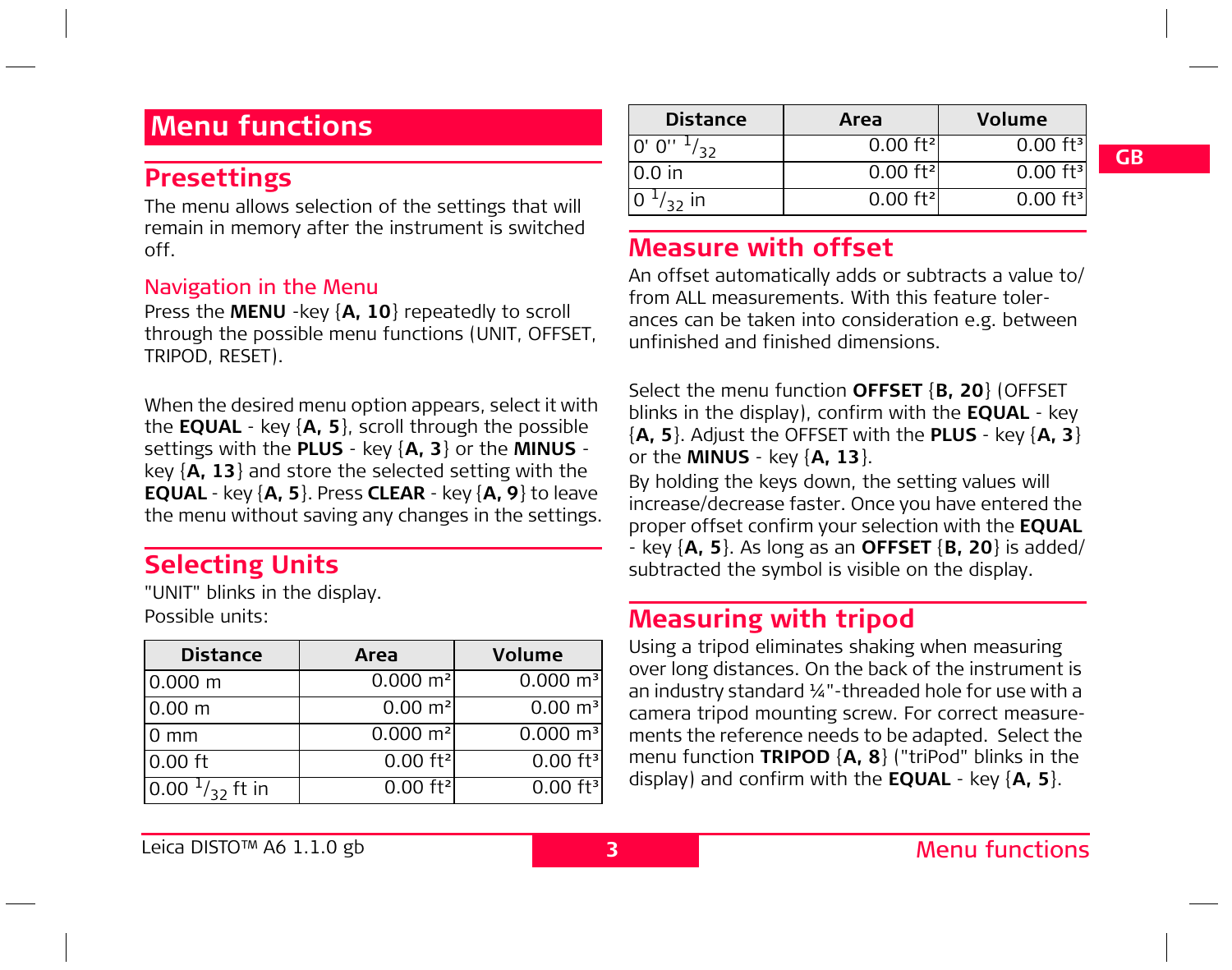#### **Reset**

**GB**

When you select the menu function **RESET** ("**rESET"** will blink in the display) and press the **EQUAL**-key {**A, 5**} twice the device will default to factory settings.

**CAUTION:** Any customized presettings as well as stored values will be deleted.

### <span id="page-6-0"></span>**Operation**

### **Switching On/Off**

- ON: Press **ON** key {**A, 1**} briefly. Battery indication is displayed until the next keystroke.
- OFF: Press and hold **OFF** key {**A, 9**}. To maximize battery life the laser beam will switch off after 3 minutes of inactivity, the device will automatically switch off after 6 minutes of inactivity.

### **CLEAR key**

Pushing the **CLEAR** - key {**A, 9**} clears the last entry or measurement. Within a function (area, volume, etc.) single measurements can be deleted step by step and remeasured.

### **Illumination**

Pressing the **ILLUMINATION** - key {**A, 11**} turns on/ off the display backlight.

#### **Measuring reference**

If the positioning bracket is folded out, the device recognizes the position, adapts the reference and calculates distances accordingly.

The default reference setting is from the rear of the instrument. By pressing the **REFERENCE** - key {**A, 8**}, the setting can be changed, so that the next measurement taken will be from the "front" of the in-strument. Afterwards the reference setting automatically defaults back to rear. See picture {**G**}.

You can choose the "front" reference permanently by pressing the **REFERENCE** - key {**A, 8**} longer. Press the **REFERENCE** - key {**A, 8**} longer another time to change back to the "rear" reference. See also "[Measuring with tripod](#page-5-1)".

### <span id="page-6-1"></span>**Measuring**

### **Single distance measuring**

Pressing **DIST** - key {**A, 1**} turns the laser on. Aim at the desired target and press **DIST** - key {**A, 1**} again. The measured distance is displayed immediately in the chosen unit.

### <span id="page-6-2"></span>**Minimum/maximum measuring**

This function allows the user to measure the minimum or maximum distance from a fixed measuring point as well as to determine spacing - see figure {**H**}.

It is commonly used to measure diagonal distances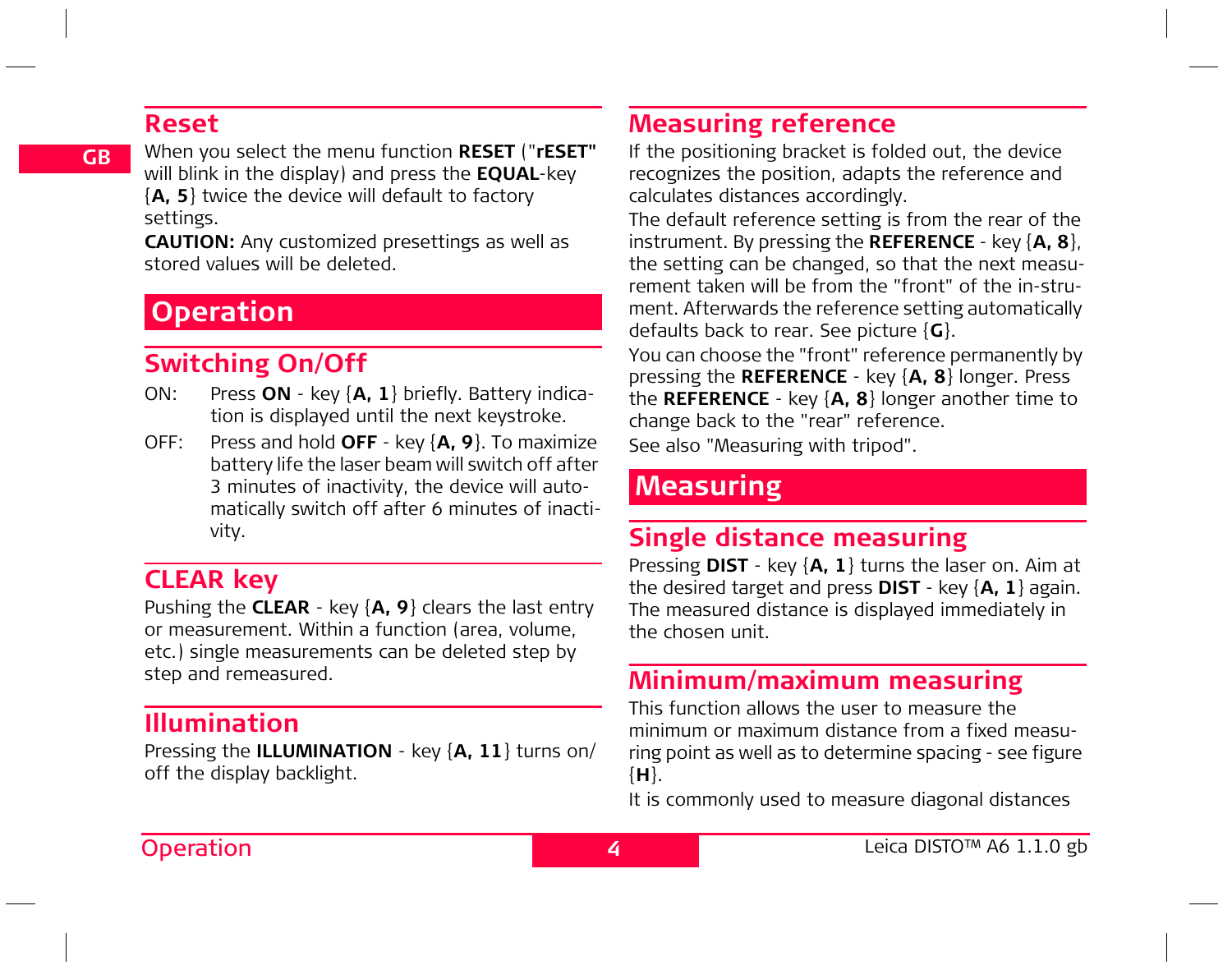(maximum values) or horizontal distances (minimum values).

Press and hold **DIST** - key {**A, 1**} until you hear a beep, indicating the device is in a continuous measuring mode. Then slowly sweep the laser back and forth respectively up and down over the desired target point - see figure {**I, J**} - (e.g. a corner in the room).

Press **DIST** - key {**A, 1**} again and the continuous measurement will be stopped. The values for maximum and minimum distances are shown in the display as well as the last measured value in the main line.

### <span id="page-7-0"></span>**Functions**

### **Addition/Subtraction**

To add or subtract two or more measurements simply works as follows:

#### **Measurement +/- Measurement +/- Measurement +/- …. = RESULT**

Pressing the **EQUAL** - key {**A, 5**} ends the sequence and displays the result in the main line; the actual measurements are scrolled upwards in the display. Pushing the **CLEAR** - key {**A, 9**} undoes the most recent operation.

Areas and volumes can be added/subtracted in exactly the same manner.

area function. The corresponding symbol appears in the display. When both measurements have been taken the result will be automatically calculated and displayed in the main line.

Press the **AREA/VOLUME** - key {**A, 6**} longer to calculate the circumference {**B, 3**}. Press the **AREA/ VOLUME** - key {**A, 6**} longer again to return to the previous area measurement.

If you want to measure another area, press **AREA/ VOLUME** - key {**A, 6**} again.

#### **Special Function:**

#### **Sides to be measured can be made up of several distances.**

If necessary, all sides of your area measurement can be made up of several partial measurements. Choose the area mode. Press the **PLUS** - key {**A, 3**} or **MINUS** - key {**A, 13**} before you start with the first partial measurement. Proceed with the first partial measurement by pressing **DIST** - key {**A, 1**}. In the display an addition or subtraction symbol appears. Make the first partial measurement, press **PLUS** - key {**A, 3**} or **MINUS** - key {**A, 13**} and make the second partial measurement. Unlimited partial measurements can be summed up or subtracted. To finish the distance measurement press the **EQUAL** - key { **A, 5**}. The second distance can be made up of partial distances with the same method. The area result is shown as usual in the main line.

#### **Area**

Press the **AREA/VOLUME** - key {**A, 6**} once for the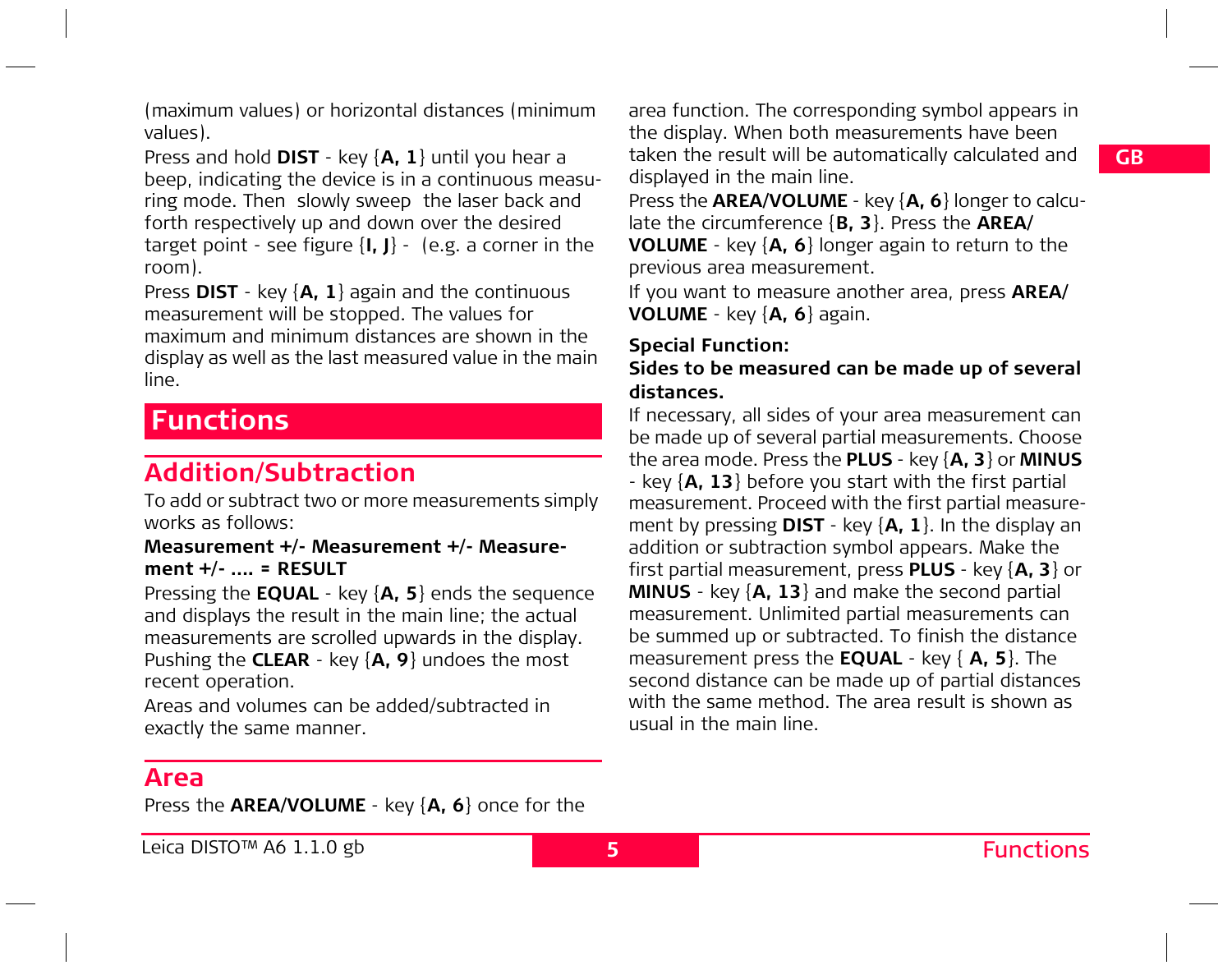#### **GB Volume**

Press the **AREA/VOLUME** - key {**A, 6**} twice for the volume function. The corresponding symbol appears in the display. When 3 measurements have been taken the result will be automatically calculated and displayed in the main line.

Press the **AREA/VOLUME** - key {**A, 6**} longer to display additional room information such as ceiling/ floor area, surface area of the walls, circumference. Press the **AREA/VOLUME** - key {**A, 6**} long again to return to the previous volume measurement.

If you want to measure another volume press **AREA/ VOLUME** - key {**A, 6**} again.

#### **Special Function:**

#### **Sides to be measured can be made up of several distances.**

If necessary, all sides of your volume measurement can be made up of several partial measurements. Choose the volume mode. Press the **PLUS** - key {**A, 3**} or **MINUS** - key {**A, 13**} before you start with the first partial measurement. Proceed with the first partial measurement by pressing **DIST** - key {**A, 1**}. In the display an addition or subtraction symbol appears. Make the first partial measurement, press **PLUS** - key {**A, 3**} or **MINUS** - key {**A, 13**} and make the second partial measurement. Unlimited partial measurements can be summed up or subtracted. To finish the distance measurement press the **EQUAL** - key { **A, 5**}. The second and the third distance can be made up of

partial distances with the same method. The volume result is shown as usual in the main line.

### **Indirect Measuring**

The device can calculate distances using Pythagoras' theorem. This method is useful when the distance to be measured is difficult or dangerous to access.

- The method is only used to estimate distances, it cannot replace an accurate measurement.
- Make sure you strictly follow the sequence of the measurements
- All target points need to be vertically or horizontally in the same plane
- Best results can be expected if the device is turned around a fixed point (e.g. positioning bracket folded out completely and the device is held towards a wall)
- It is highly recommended to use the "**[Minimum/](#page-6-2) [maximum measuring](#page-6-2)**" by pressing the **DIST** key {**A, 1**} longer. The minimum value is used for the measurements perpendicular towards the target respectively the maximum value for the other measurements. This increases the accuracy of the indirect measuring considerably.

#### Indirect Measuring - Determination with two points

#### See figure {**K**}

Press the **PYTHAGORAS** - key {**A, 12**} until the correct symbol appears on the display. The distance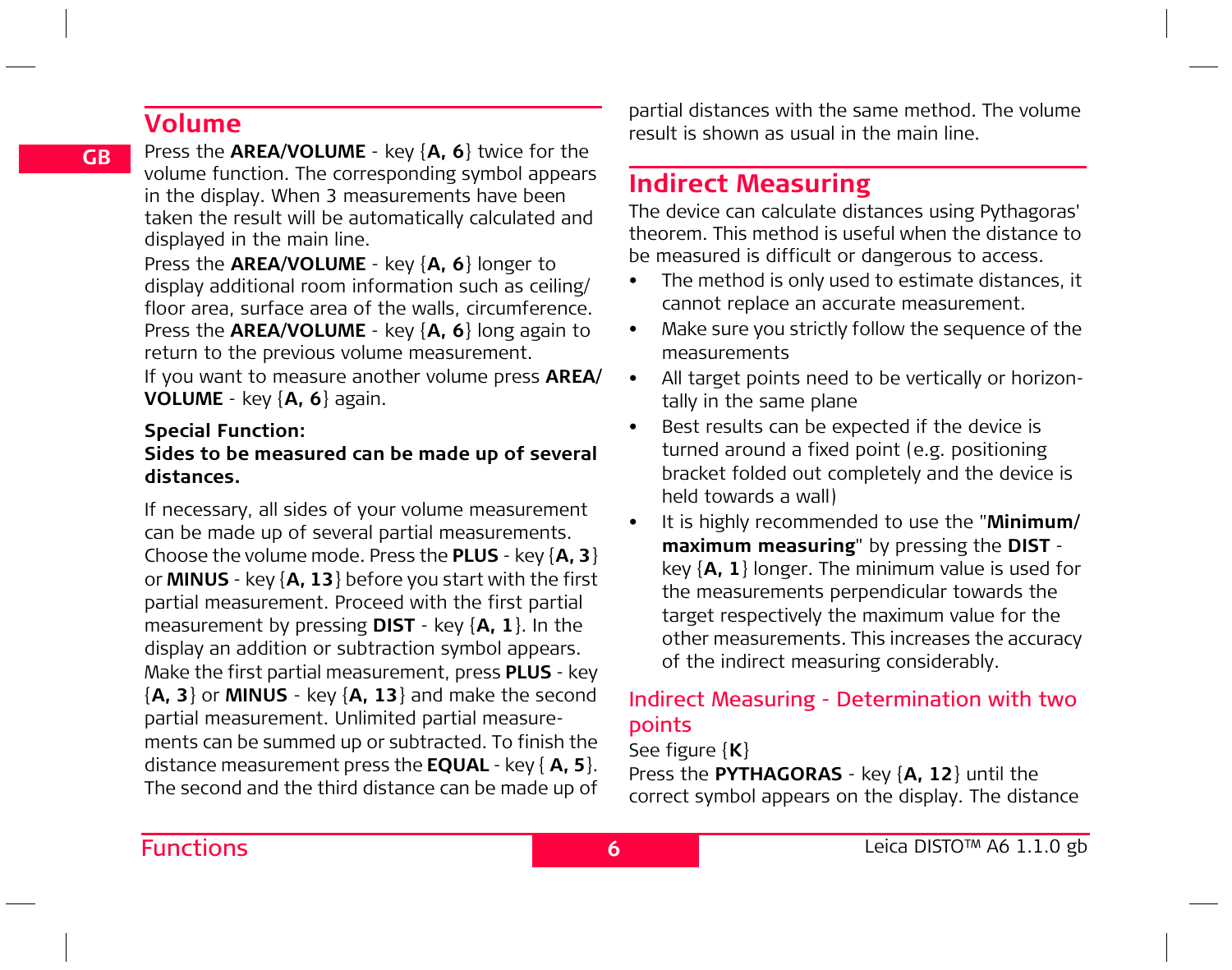to be measured will flash in the display. Take the necessary measurements. The result and the single measurements appear on the display.

**CAUTION:** Right angle is necessary between the second measurement and the resulting distance. We recommend to press the **DIST** - key {**A, 1**} longer to activate the perpendicular (min.) measuring function.

#### Indirect Measuring - Determination with three points

#### See figure {**L**}

Press the **PYTHAGORAS** - key {**A, 12**} until the correct symbol appears on the display. The length to be measured appears flashing on the display. Take the necessary measurements. The result and the single measurements appear on the display.

**CAUTION:** Right angle is necessary between the second measurement and the resulting distance. We recommend to press the **DIST** - key {**A, 1**} longer to activate the perpendicular (min.) measuring function.

#### Indirect Measuring - Determination of a partial height with three points

#### See figure {**M**}

Press the **PYTHAGORAS** - key {**A, 12**} until the correct symbol appears on the display. The length to be measured appears flashing on the display. Take the necessary measurements. The result and the single measurements appear on the display.

**CAUTION:** Right angle is necessary between the third measurement and the resulting distance. We recommend to press the **DIST** - key {**A, 1**} longer to activate the perpendicular (min.) measuring function.

### **Storage of Constants/Historical Storage**

#### Storage of a Constant

It is possible to store and recall a frequently used value e.g. height of a room. Measure the desired distance, press and hold **STORAGE** - key {**A, 7**} until the device beeps to confirm the storage.

#### Recalling the constant

Press **STORAGE** - key {**A, 7**} to recall the constant and make it available with a press on the **EQUAL** - key {**A, 5**} for further calculations.

#### **Special function: Adjusting the constant**

A measured value can be adjusted. If you press the **EQUAL** - key {**A, 5**}, the value starts blinking and can be adjusted with the **PLUS** - key {**A, 3**} or **MINUS** key {**A, 13**}. Through pressing the **EQUAL** - key {**A, 5**} again the adjustment is confirmed. Now the value can be stored as usual as a constant.

#### Historical Storage

Press **STORAGE** - key {**A, 7**} twice quickly and the previous 20 results (measurements or calculated results) are shown in reverse order. Using the **PLUS** key {**A, 3**} and the **MINUS** - key {**A, 13**} allows to navigate in the historical storage. Press **EQUAL** - key {**A, 5**} to take a result from the historical storage to use for further calculations.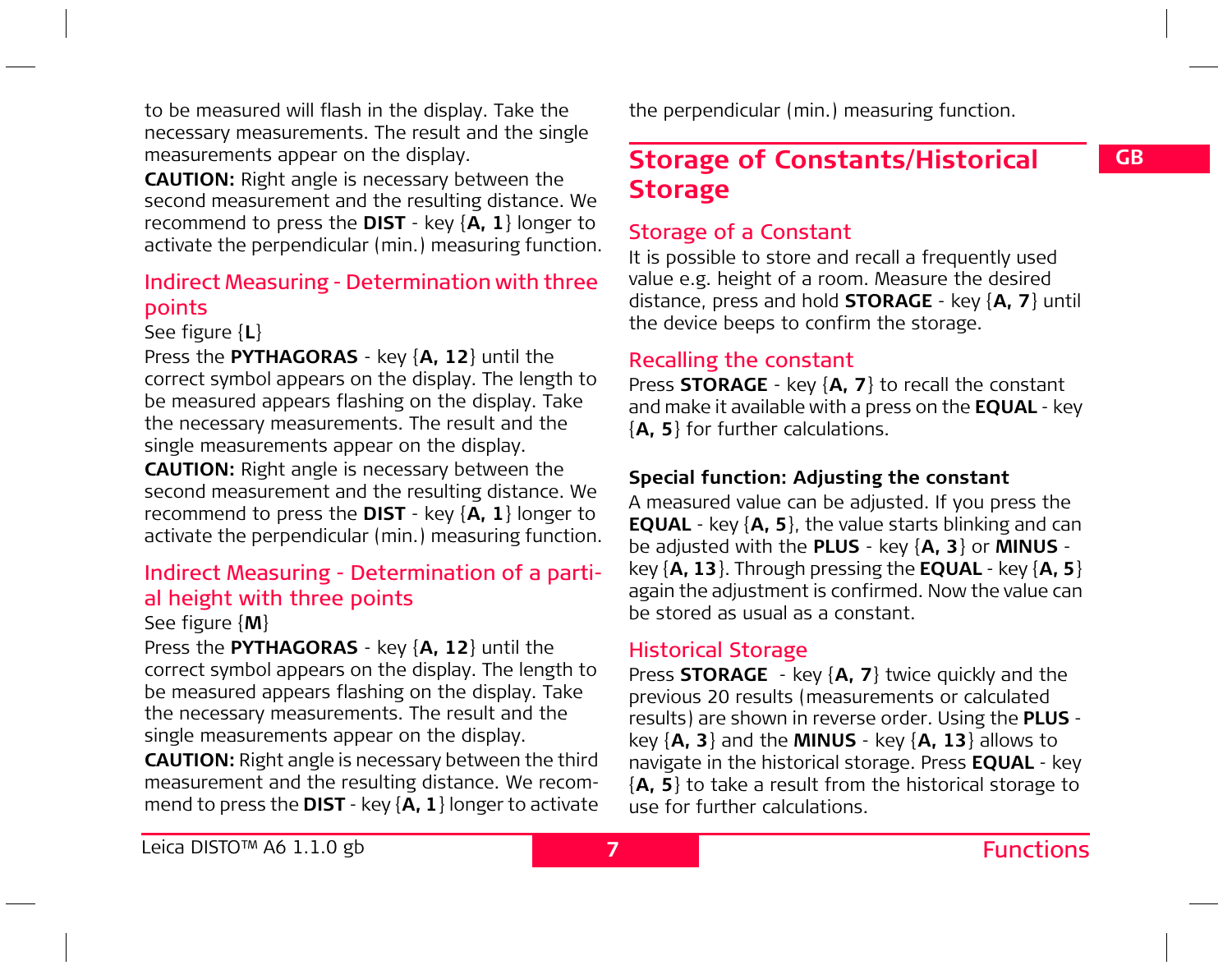#### **Timer**

**GB**

Press and hold **TIMER** - key {**A, 4**} until desired time delay has been reached (5 - 60 seconds). Press **DIST** - key {**A, 1**}. Once the key is released the remaining seconds until measurement are displayed. The last 5 seconds are counted down with a beep. After the last beep the measurement is taken.

**Special function: Switch off of Beep** Pressing **MENU** - key {**A, 10**} and **MINUS** - key {**A, 13**} together for 4 sec. switches the Beep off or on.

### **Working with BLUETOOTH®**

### **Switching on BLUETOOTH® / sending measurements**

A quick press on the **BLUETOOTH®** - key {**A, 14**} starts DISTO BLUETOOTH®. The data connection must then be established out from Pocket PC / PC by the application software. The **BLUETOOTH®** - icon in the display {**B, 14**} will continue to blink until this has been successfully completed. BLUETOOTH® automatically switches off if the connection to the Pocket PC / PC is not established within 240 sec from when the BLUETOOTH® was switched on.

G When the first connection between the<br>Pocket PC/PC and the DISTO™ is being established, a query for the Pin-code of the DISTO™ may be

displayed. In such a case, enter the code 0000 into your Pocket PC/PC.

### **Switching off BLUETOOTH®**

BLUETOOTH® switches off as soon as the DISTO™ is switched off.

### **The direction keys**

Eight direction keys (identified by a small arrow near the key) on the operator's keypad are used to manoeuvre the cursor. The direction keys become active when you switch to the second level (by pressing the **2nd** key {**A, 2**}). The distance measuring key is active in both levels. The functionality of the direction keys depends on the software used.

### **Transmitting the measurement**

If your software supports the direction keys use them to select the appropriate position for the cursor. To transmit the measurement press the **BLUETOOTH®** key {**A, 14**}. The measurement is then transmitted to your Pocket PC. For further details please consult your manual for the software used.

### **During data transmission**

If the data is not confirmed as being successfully received by the Pocket PC / PC then no new measurement can be processed. The Info code "240" appears in the display if no data transmission has taken place after 2 seconds. Press the **CLEAR** - key {**A, 9**} and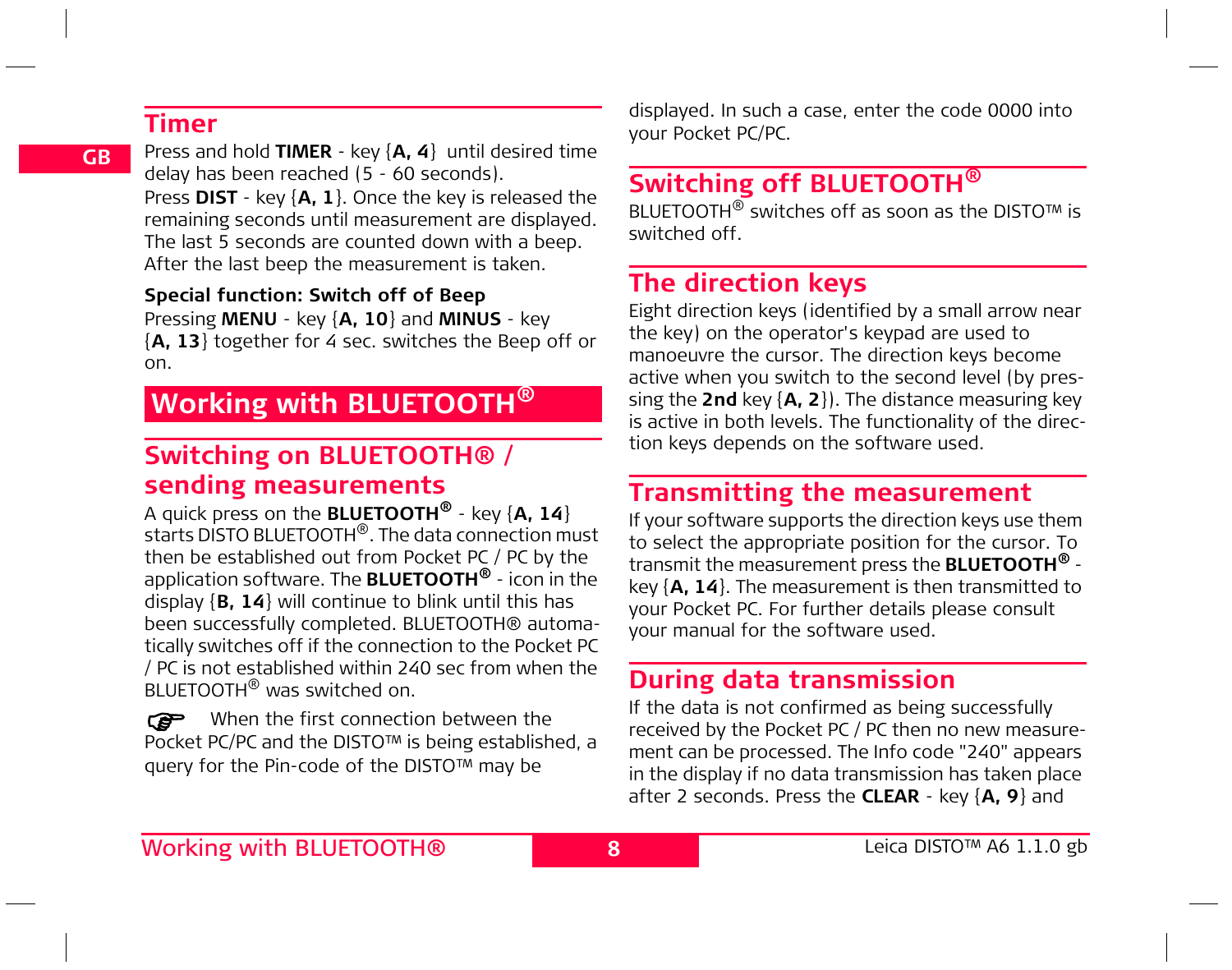repeat the measurement and then transmit it.

### **Selecting particular values in the display**

By using the Min. / Max. function particular measurements can be selected for transmission. The display shows a number of measurements (min., max., last measurement taken). You can select a particular measurement by using a longer press on the **PLUS** key {**A, 3**} or a longer press on the MINUS - key {**A, 13**}. When selected the measurement blinks. Once selected and blinking, the measurement can be transmitted using the **BLUETOOTH®** - key {**A, 14**}. The same selection process can be used for areas, volumes, indirect measurements and room dimensions.

#### **Transmission of user-entered measurements**

A measurement on the display can be changed if you wish. By pressing the **EQUAL** - key {**A, 5**} the value blinks and can then be changed using the **PLUS** - key {**A, 3**} and the **MINUS** - key {**A, 13**}. Pressing the keys for longer increases the rate of change. Pressing the **EQUAL** - key {**A, 5**} again confirms the change and the value can be transmitted as normal.

) **NOTE** The free software supplied is designed to provide the user with basic functionality. Leica Geosystems provides no warranty for this free software and offers no support for it. Leica Geosystems accepts no liability whatsoever arising from the use of the free software and is not obliged to provide corrections nor to develop updates or upgrades.

You can find numerous commercial vendors of software for a wide range of applications on our homepage.

### <span id="page-11-0"></span>**Appendix**

### **Message Codes**

All message codes will be displayed with either "InFo" or "Error".

The following mistakes can be corrected:

| <b>InFo</b> | Cause                                                                            | Remedy                                                                              |
|-------------|----------------------------------------------------------------------------------|-------------------------------------------------------------------------------------|
| <b>204</b>  | Calculation error                                                                | Repeat procedure                                                                    |
| 206         | No endpiece detec-<br>tion                                                       | Attach the endpiece<br>properly. If error still<br>occurs, replace the<br>endpiece. |
| 240         | Error in data trans-<br>mission                                                  | Repeat process                                                                      |
| 245         | 2nd key pressed<br>although no BLUE-<br>TOOTH <sup>®</sup> connection<br>exists. | Establish BLUE-<br>TOOTH <sup>®</sup> connection                                    |
| 252         | Temperature too<br>high                                                          | Cool down instrument                                                                |
| 1253        |                                                                                  | Temperatur too low Warm up instrument                                               |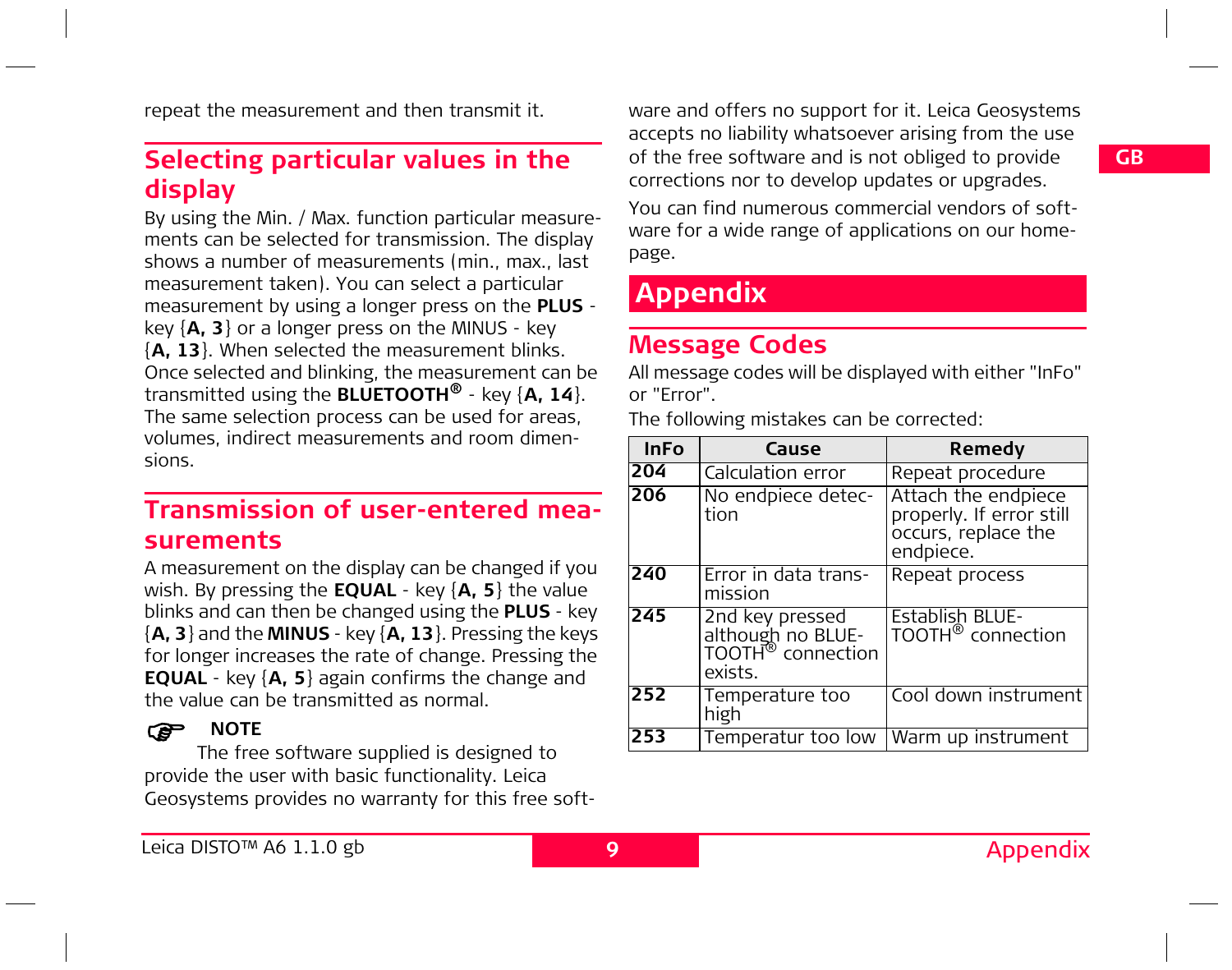| <b>InFo</b>                | Cause                                    |                        | Remedy                                          | 0 laser spot (at<br>distance)                |
|----------------------------|------------------------------------------|------------------------|-------------------------------------------------|----------------------------------------------|
| 255                        | Receiver signal too<br>weak, measurement |                        | Use target plate                                | Autom, switch o                              |
|                            | time too long,<br>distance $>100$ m      |                        |                                                 | Autom. switch o<br>instrument                |
| 256                        | Received signal too<br>powerful          |                        | Use target plate<br>(grey side)                 | Integrated teles<br>viewer                   |
| 257                        | Wrong measure-<br>ment. ambient          |                        | Use target plate<br>(brown side)                | BLUETOOTH <sup>®</sup> 2.                    |
| 260                        | brightness too high<br>Laser beam inter- |                        | Repeat measurement                              | Range of<br>BLUETOOTH® CI.                   |
|                            | rupted                                   |                        |                                                 | Display illuminat                            |
| Error                      | Cause                                    |                        | Remedy                                          | Integrated level                             |
|                            | Hardware error                           |                        | Switch on/off the<br>device several times       | Multifunctional<br>endpiece                  |
|                            |                                          |                        | and check if the                                | Timer                                        |
|                            |                                          |                        | symbol still appears. If<br>so please call your | Single Measurem                              |
|                            |                                          |                        | dealer for assistance.                          | Maximum, Minim<br>Continuous Meas<br>ment    |
|                            | <b>Technical Data</b>                    |                        |                                                 | Historical storag                            |
| Range                      |                                          |                        | $0.05$ m to 200 m<br>0.2 ft to 650 ft           | <b>Indirect Measurir</b><br>functions with P |
| Power Range<br>Technology™ |                                          |                        | Measurements can be<br>made up to 100 m without | goras<br>Storage of const                    |
|                            | Measuring accuracy up                    |                        | target plate<br>typ.: $\pm$ 1.5 mm*             | Area/Volume calo<br>with room calcul         |
| deviation)                 | to 30 m $(2 \sigma,$ standard            |                        |                                                 | Addition/Subtrad                             |
| Smallest unit displayed    |                                          | $1 \text{ mm}$         | Tripod thread                                   |                                              |
| Laser class                |                                          | $\mathsf{II}$          | Battery life,                                   |                                              |
| Laser type                 |                                          | 635 nm, $\langle$ 1 mW | Type AA, 2 x 1.5                                |                                              |

| 0 laser spot (at<br>distance)                        | $6/30/60$ mm<br>(10/50/100 m) |
|------------------------------------------------------|-------------------------------|
| Autom, switch off laser                              | 3 min                         |
| Autom, switch off<br>instrument                      | 6 min                         |
| Integrated telescopic<br>viewer                      | 2x magnification              |
| BLUETOOTH <sup>®</sup> 2.0                           |                               |
| Range of<br>BLUETOOTH® Cl. 2                         | min. 10 m                     |
| Display illumination                                 |                               |
| Integrated level                                     |                               |
| Multifunctional<br>endpiece                          |                               |
| Timer                                                |                               |
| Single Measurement                                   |                               |
| Maximum, Minimum,<br>Continuous Measure-<br>ment     |                               |
| Historical storage of                                | 20 values                     |
| Indirect Measuring<br>functions with Pytha-<br>goras |                               |
| Storage of constant                                  |                               |
| Area/Volume calculation<br>with room calculations    |                               |
| Addition/Subtraction                                 |                               |
| Tripod thread                                        |                               |
| Battery life,<br>Type AA, $2 \times 1.5V$            | up to 10 000<br>measurements  |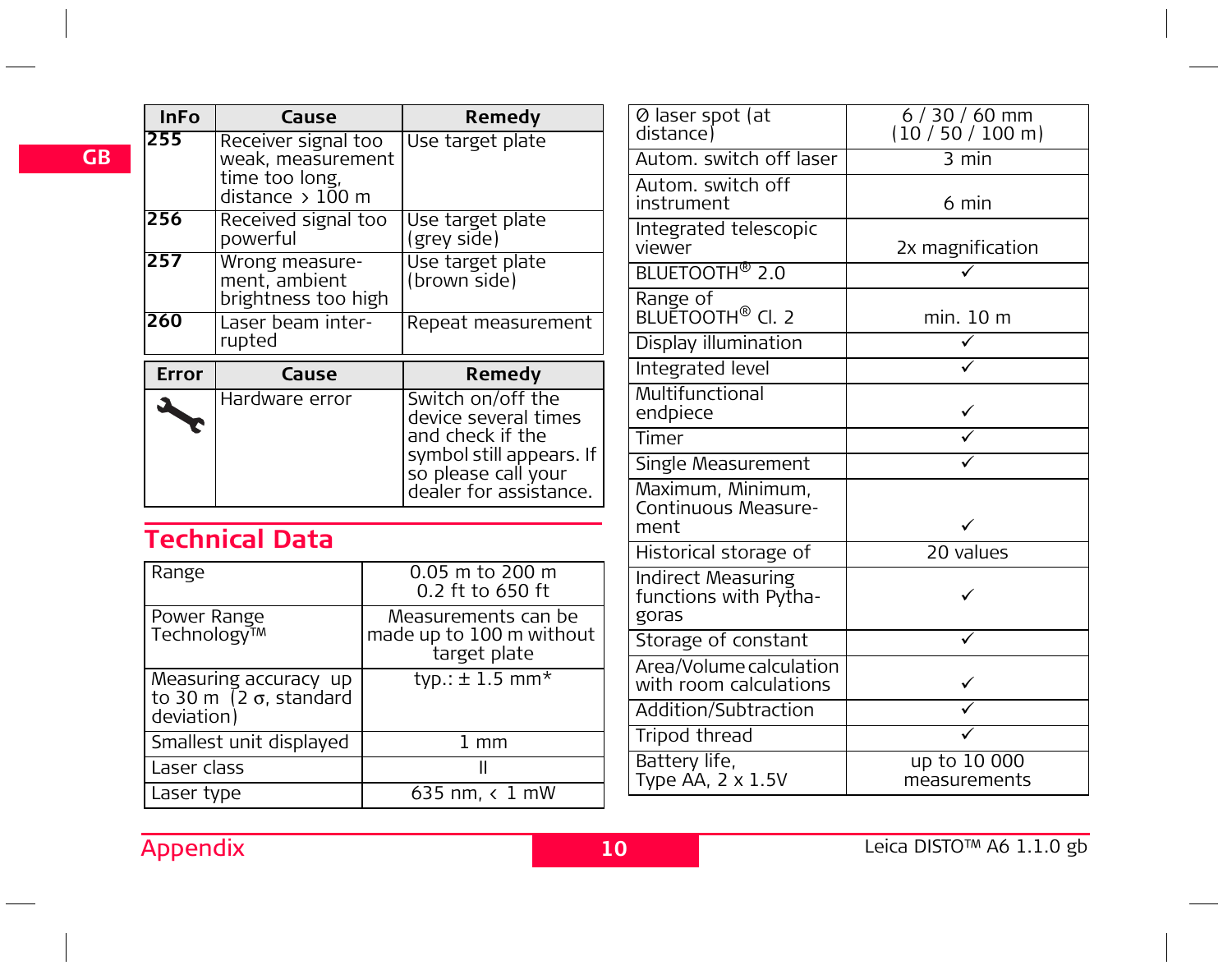| IP rating                                  | IP 54<br>splash proof, dust proof                                                                                                                      |
|--------------------------------------------|--------------------------------------------------------------------------------------------------------------------------------------------------------|
| Dimension                                  | 148 x 64 x 36 mm                                                                                                                                       |
| Weight (with batteries)                    | 270 g                                                                                                                                                  |
| Temperature range:<br>Storage<br>Operating | $-25^{\circ}$ C to $+70^{\circ}$ C<br>$(-13^{\circ}F to +158^{\circ}F)$<br>$-10^{\circ}$ C to $+50^{\circ}$ C<br>$(-14^{\circ}$ F to $+122^{\circ}$ F) |

\* maximum deviation occurs under unfavourable conditions such as bright sunlight or when measuring to poorly reflecting or very rough surfaces. For distances over 30 m the maximum deviation may increase to a maximum of  $\pm$  10 mm. The Leica DISTO™ A6 is a product belonging to Radio Equipment Class 1 (radiated power < 10 mW; operating at a frequency range of 2400 to 2483 MHz) in accordance with the R&TTE Directive and in a harmonised frequency band.

#### **As it is a product belonging to Radio Equipment Class 1 its use within EU countries is not subject to any limitations.**

### **Measuring Conditions**

#### Measuring Range

At night, at dusk and when the target is shadowed the measuring range without target plate is increased.

Use a target plate to increase the measurement range during daylight or if the target has a bad reflection.

#### Measuring Surfaces

Measuring errors can occur when measuring toward colourless liquids (e.g. water) or dust free glass, styrofoam or similar semi-permeable surfaces. Aiming at high gloss surfaces deflects the laser beam and measurement errors can occur. Against non-reflective and dark surfaces the measu-

ring time can be increased.

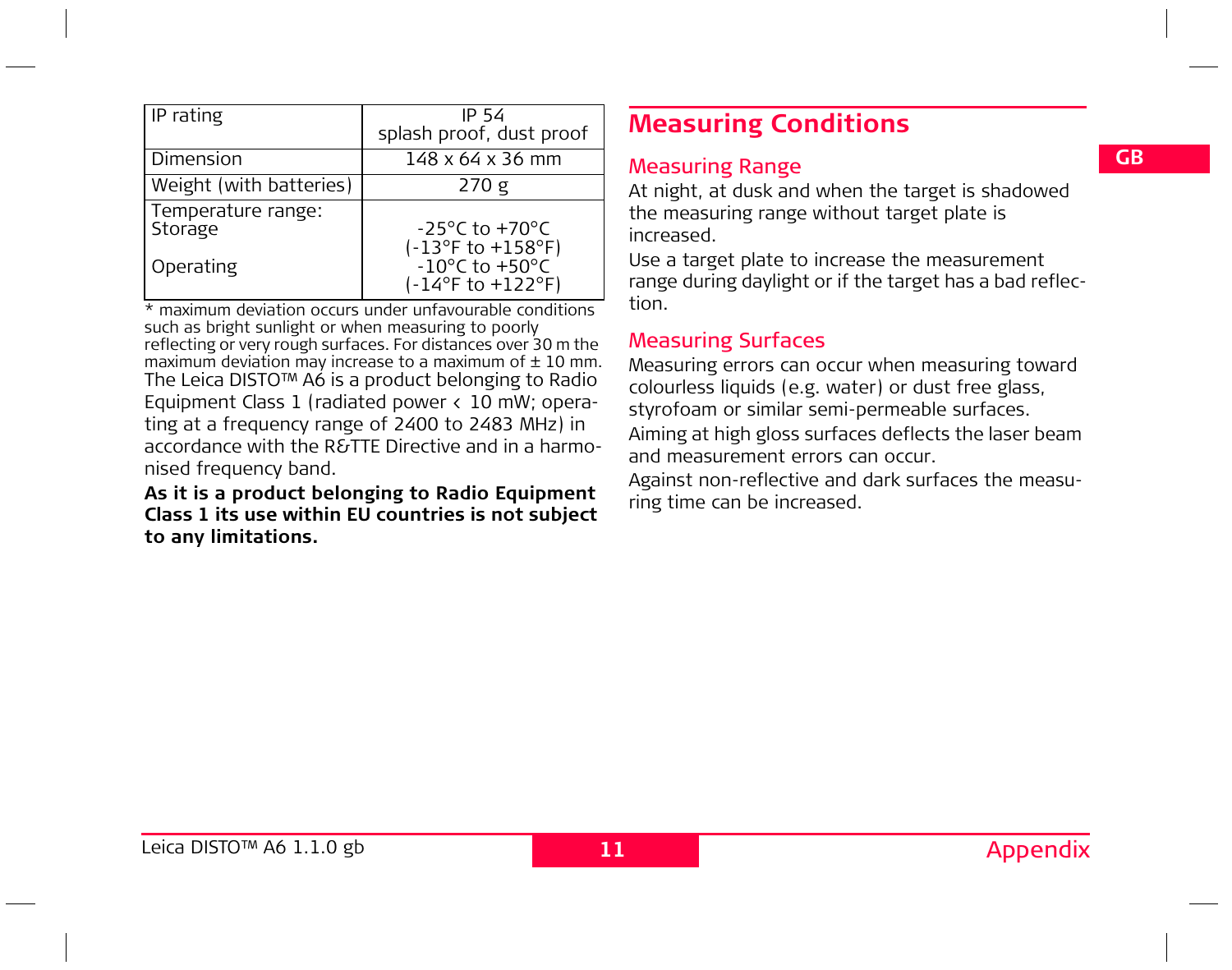#### **Care**

**GB**

Do not immerse the unit in water. Wipe off dirt with a damp, soft cloth. Do not use aggressive cleaning agents or solutions. Treat the optical surfaces with the same care that you would apply to eyeglasses and cameras.

#### **Warranty**

The Leica DISTO™ A6 comes with a three\* year warranty from Leica Geosystems AG. More detailed information can be found at: **www.disto.com**

All illustrations, descriptions and technical specifications are subject to change without prior notice.

\* To receive the three year warranty, the product must be registered on our website **www.disto.com** within eight weeks of the purchase date. If the product is not registered, a two year warranty applies.